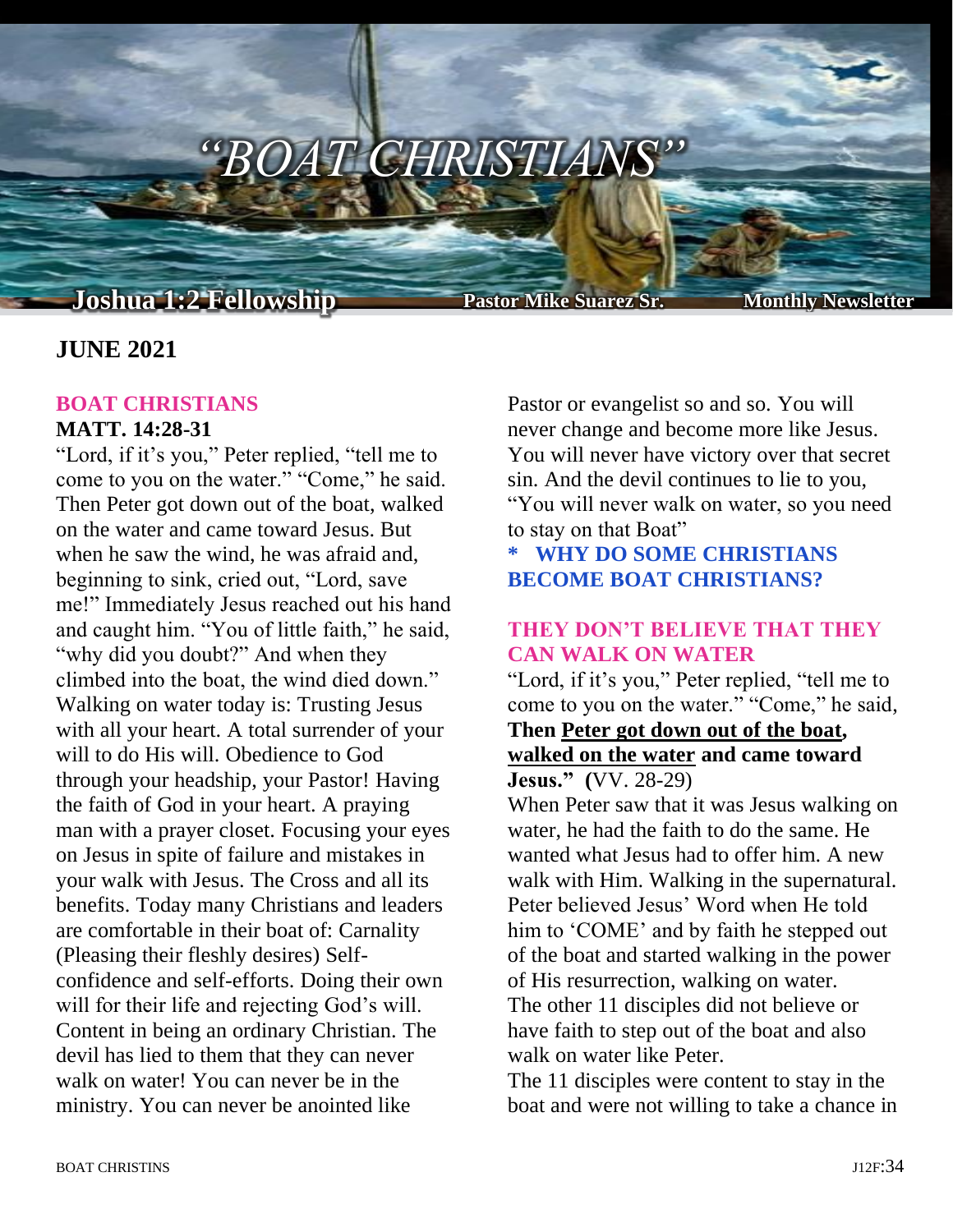walking on water. They were not willing to enter into a new walk with Jesus like Peter. They were actually saying, 'that kind of walk is not for us, maybe for Peter, but not for us.' The 11 disciples limited the power of God in their lives. They were okay in being 'BOAT CHRISTIANS' Many Christians never respond to the calling of God in their lives because they feel safe in their little boats. \* WHY DO SOME CHRISTIANS BECOME BOAT CHRIATIANS?

## **THEY DON'T WANT TO SURRENDER THEIR WILL TO DO GOD'S WILL**



## "**Lord, if it's you," Peter replied, "tell me to come to you on the water."**

"Come," he said. Then Peter got down out of the boat, walked on the water and came toward Jesus. (VV. 28-29) Peter surrendered his will to do God's will, and that was for him to walk on water like Jesus and to experience a new walk with God. Many Christians want to serve God but according to their own will. Jesus said, "Father, if you are willing, take this cup from me; yet not my will, but yours be done." God's will for the 12 disciples was for them to all walk on water and experience a new walk with Jesus. Jesus wanted to enlarge the borders of their

hearts so that they could be used in the power of His might. Jesus had prophesied to them "Very truly I tell you, whoever believes in me will do the works I have been doing, and they will do even greater things than these, because I am going to the Father." John 14:12. The Bible declares that God has already designed the plans for our lives. He has a blueprint in heaven designed by God Himself with your name on it! "For I know the plans I have for you," declares the LORD, "plans to prosper you and not to harm you, plans to give you hope and a future." Jer. 29:11 God's plan for all the disciples was for all of them to walk on water that night, but only Peter had the faith and was the only one who believed that he could walk on water like Jesus. Today, God desires to use every born-again Christian in a powerful way, but like the 'Boat Christians' of Jesus' days, they are content to remain in their boats. These 'Boat Christians' don't want to pay the price in serving God. They don't want to die to self and self-pleasure and still love the pleasures of the world. They are content in doing their own will. Peter wanted to please God and do His will. He remembered the words that Jesus spoke to him when he was called to the ministry. "As Jesus was walking beside the Sea of Galilee, he saw two brothers, Simon called Peter and his brother Andrew. They were casting a net into the lake, for they were fishermen. "**Come, follow me**," **Jesus said, "and I will send you out to fish for people**." At once they left their nets and followed him." (Matt. 4:18-20) If walking on water was to be part of his training in for him to be a great fisher of men, (winning souls) so be it; I WILL WALK ON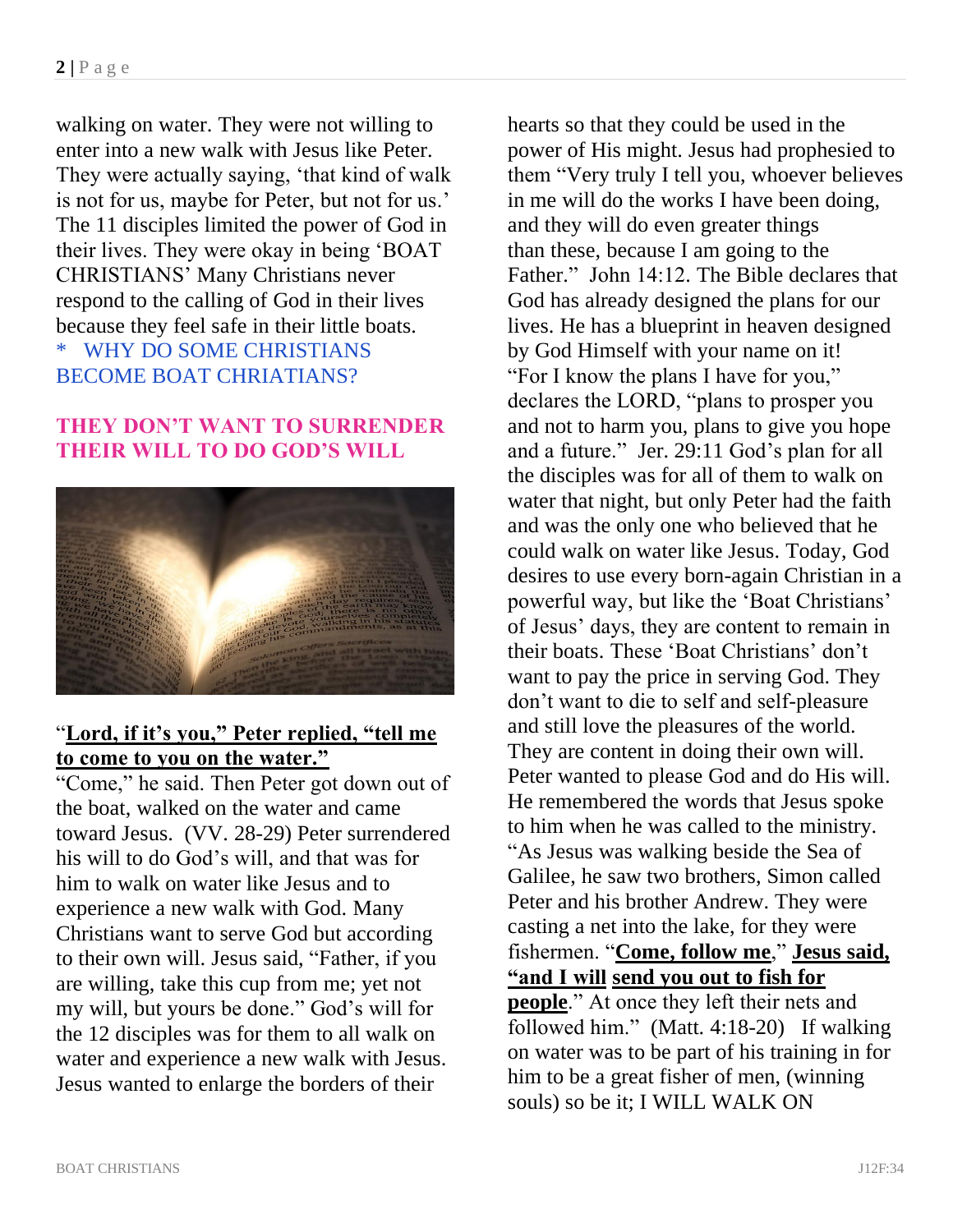WATER! In Acts 4:3-4 it reveals to us Peter walking on water, (power of the Holy Spirit flowing though him like rivers of living water), "They seized Peter and John and, because it was evening, they put them in jail until the next day. But many who heard the message believed; so the number of men who believed grew to about five thousand. Walking on water today will cause you plenty of spiritual warfare from the Devil, but souls will get saved! Peter surrendered his will to do God's will and it cost him much suffering. Jesus did God's will and they killed Him on a cross. 'Boat Christians' don't want to surrender their will to God because they know it will cost them pain, sacrifice, sufferings and dying to self. So, they say, 'It's nice over here inside this warm and comfy boat. Peter can walk on water, but we are okay inside the boat. We are 'Boat Christians'

## **\* WHY DO SOME CHRISTIANS BECOME BOAT CHRISTIANS?**

### **THEY DON'T WANT TO FIGHT IN SPIRITUAL WARFARE**



"**But when he saw the wind**, he was afraid and, beginning to sink, cried out, "Lord, save me!" Immediately Jesus reached out his hand and caught him." The Bible shows us that Peter saw the wind and he became afraid. The wind he saw were the powers of hell

coming against him as he desires to walk in a new dimension with Jesus and getting closer to God. When the devil saw that Peter was now walking like Jesus, in the power of His resurrection it put fear in his evil heart. Satan launched out an all-out attack against Peter to try to get him to abandoned his faith that he could walk like Jesus on water. The devil saw a war-club in the making that God was going to use in a mighty way to destroy his kingdom of darkness. The devil was trying to steal his faith and for him to totally abandon his trust in God in this new walk with Jesus. But Peter was no fool, he called upon the name of Jesus, "beginning to sink, cried out, "Lord, save me!" He did not call upon the 11 disciples but on his Drill Sergeant to save him. His trust was not on man but on God. Proverbs 3:5 says, "Trust in the LORD with all your heart and lean not on your own understanding;" When we call on Jesus in times of fierce spiritual warfare or even in our failures, Jesus will never forsake you or abandon you, but come to your rescue because He loves you. Hebrews 13:5c says, **"Never will I leave you; never will I forsake you."** The Bible says that Jesus immediately comes to Peter's rescue! "But when he saw the wind. he was afraid and, beginning to sink, cried out, "Lord, save me!" **Immediately Jesus reached out his hand and caught him."** (VV. 30-31) The problem with the 11 Boat Christians was that they also saw how satan had viciously attacked Peter and almost drown him, that they said, 'That's the reason I don't want to walk on water.' **Too much spiritual warfare!** They were probably saying to one another, no way I want that kind of satanic attacks in my life. I rather be